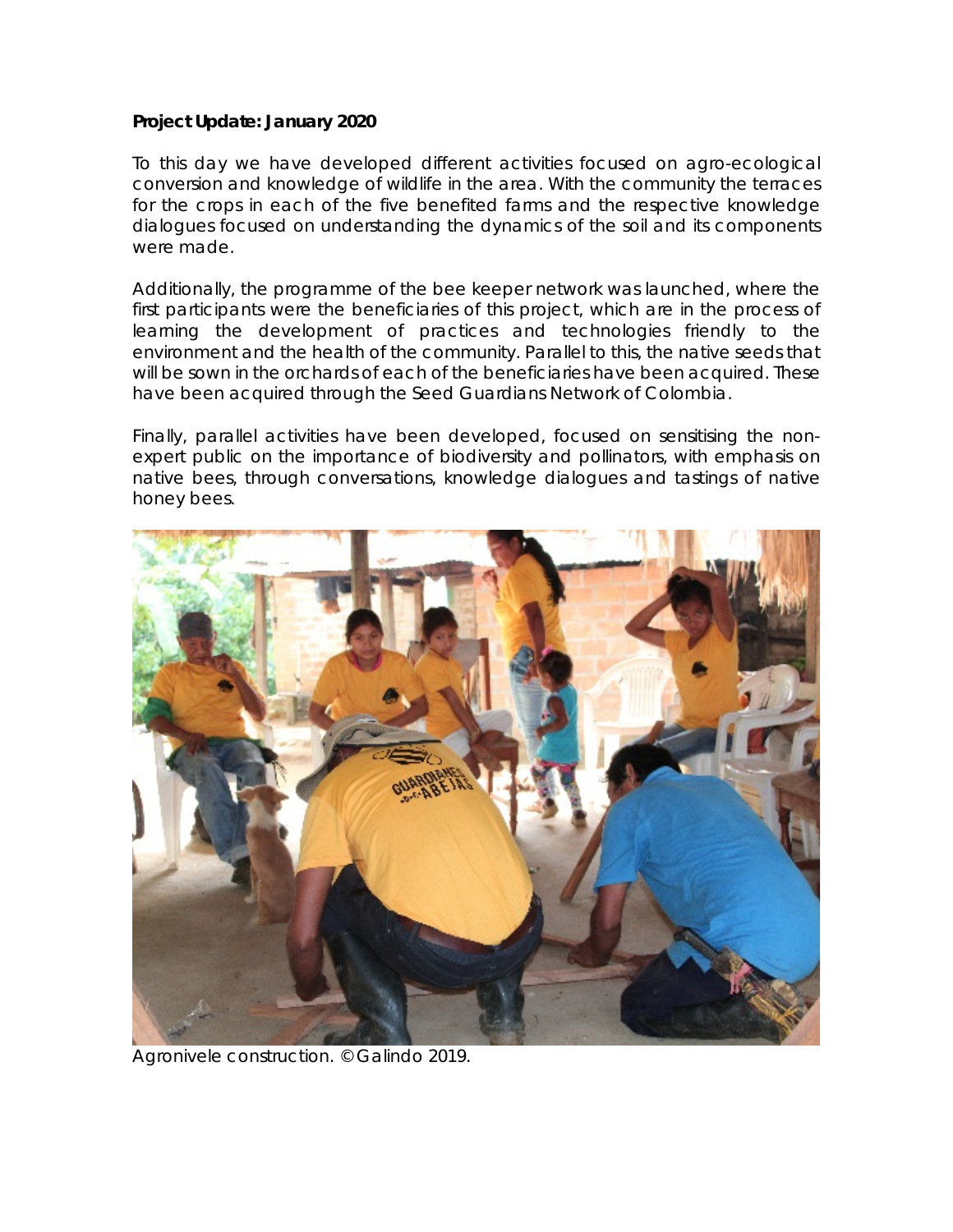

Above: Construction of terraces as a tool for soil protection. Below: First members of the Bee Keepers Network. © Galindo 2019.

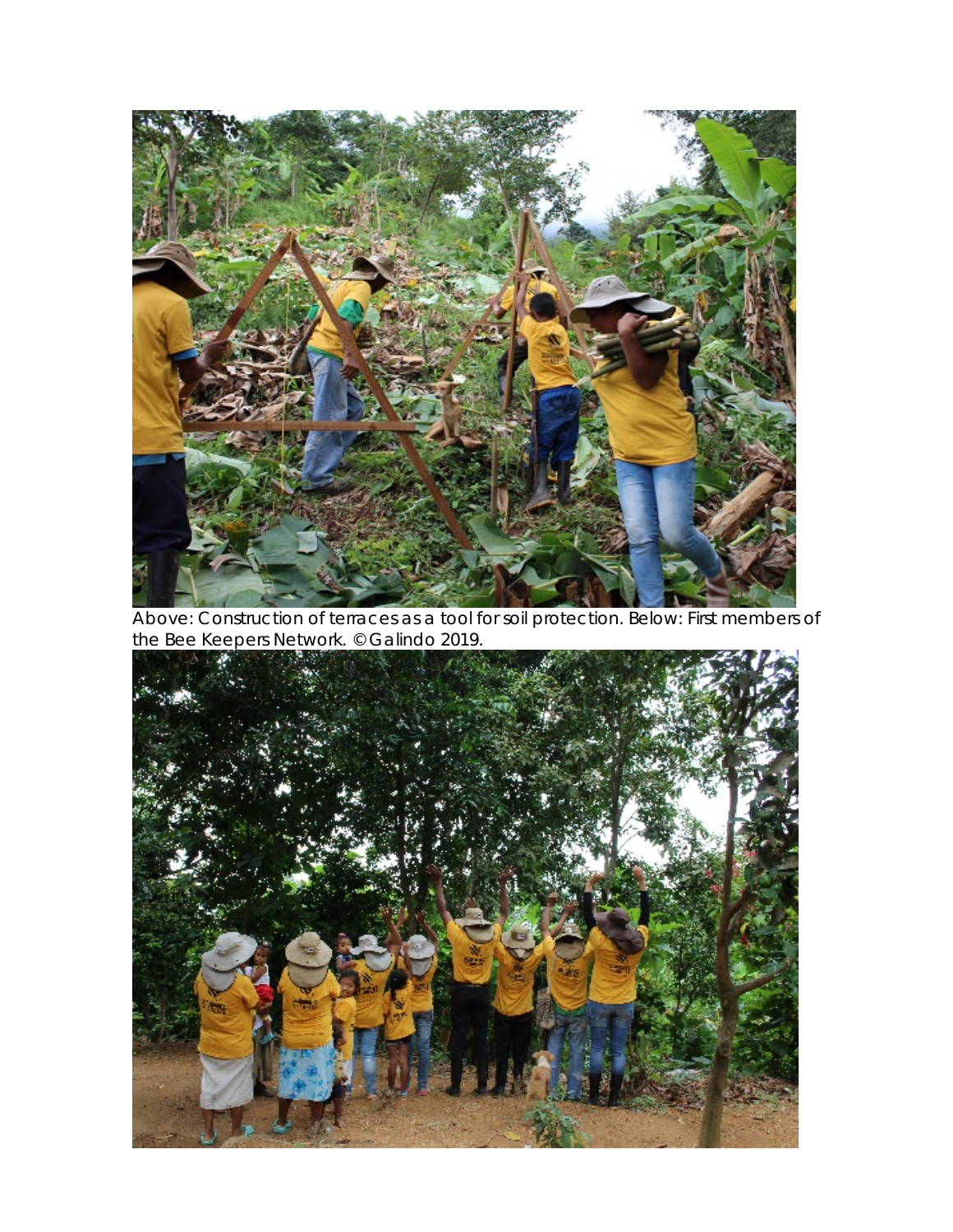

Above: Terraces in crops. Below: Tasting of native honey. © Galindo 2019.